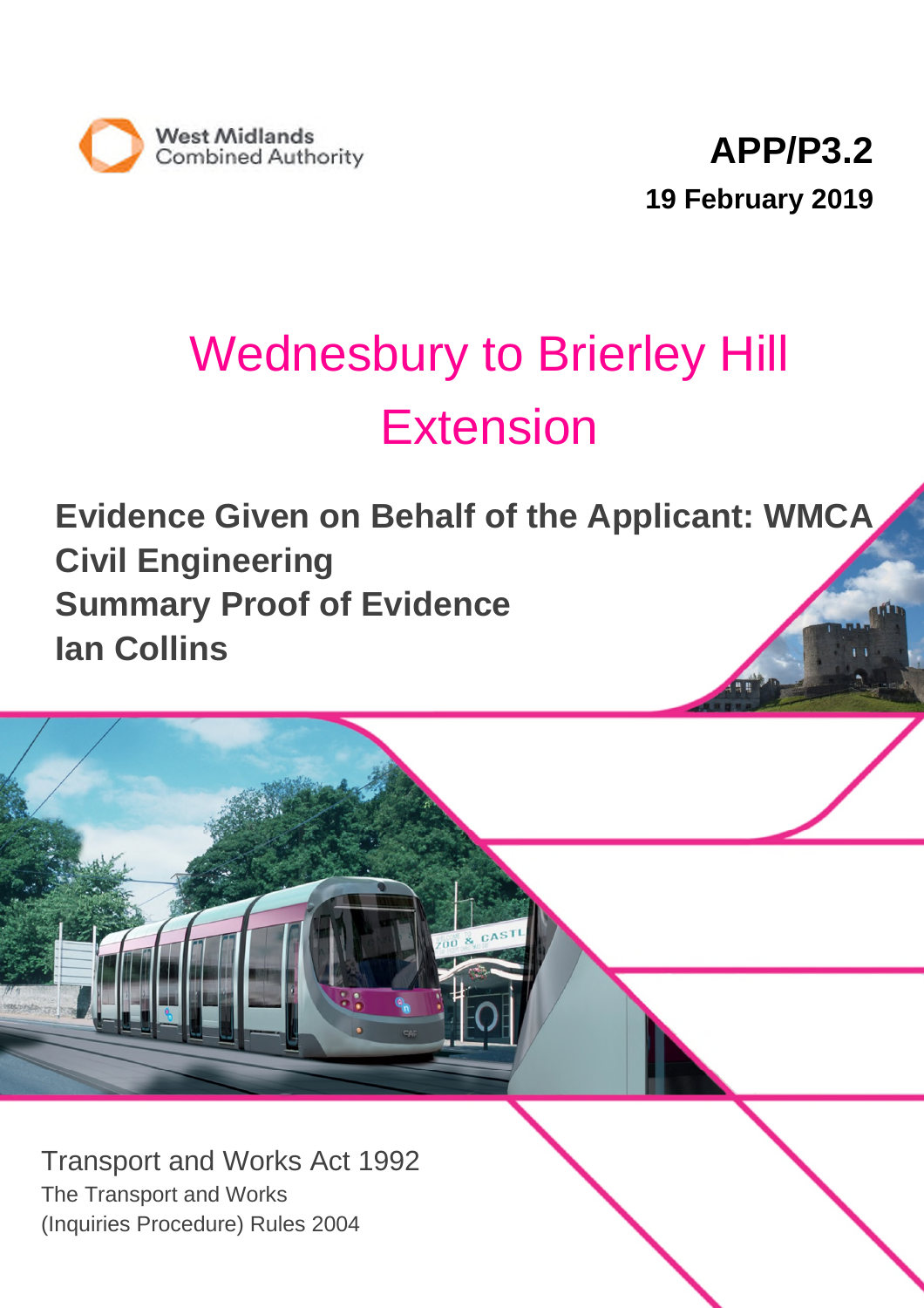# **1.0 Qualifications and Experience**

1.0.1 I am Ian Collins, a Chartered Fellow of the Institution of Civil Engineers. I am employed by Colas Rail and am working on secondment for the Midland Metro Alliance (MMA) as the Wednesbury to Brierley Hill Extension (WBHE) Project Director where I provide leadership and direction for the project.

#### **1.1 Scope of Evidence**

1.1.1 My evidence covers the civil engineering aspects of the scheme and layout of the elements of the project.

## **1.2 Route Description**

- 1.2.1 The WBHE will connect with the existing Line 1 between Wolverhampton and Birmingham at Wednesbury, adjacent to the existing tram depot. From Wednesbury the extension will run along the disused South Staffordshire railway line traversing and linking Great Bridge, Dudley Port railway station and Tipton before leaving the former rail corridor to climb Castle Hill on street linking with Dudley Town Centre and bus station. From Dudley bus station the route will continue to climb along King Street before entering Flood Street and leaving the town centre along a segregated strip of land alongside Duncan Edwards Way heading towards Cinder Bank. At Cinder Bank the extension will join the disused Oxford Worcester Wolverhampton railway line travelling as far as the Waterfront area before leaving the railway line to integrate with The Waterfront and Merry Hill Shopping Centre and then on to the terminus in Brierley Hill.
- 1.2.2 The total length of the extension is 11Km of which approximately 7Km will run along disused railway lines. The route will traverse through Sandwell (SMBC) and Dudley (DMBC) Metropolitan Borough's. 35 bridge structures will be repaired, demolished, rebuilt or created. Up to 17 new tram stops will be constructed. In addition numerous developments are actively being planned in coordination with the metro extension in Dudley town centre which is planning for a renaissance with metro acting as the catalyst. The extension will also penetrate a new Business and Innovation Enterprise Zone known as DY5 in the Waterfront and Merry Hill areas.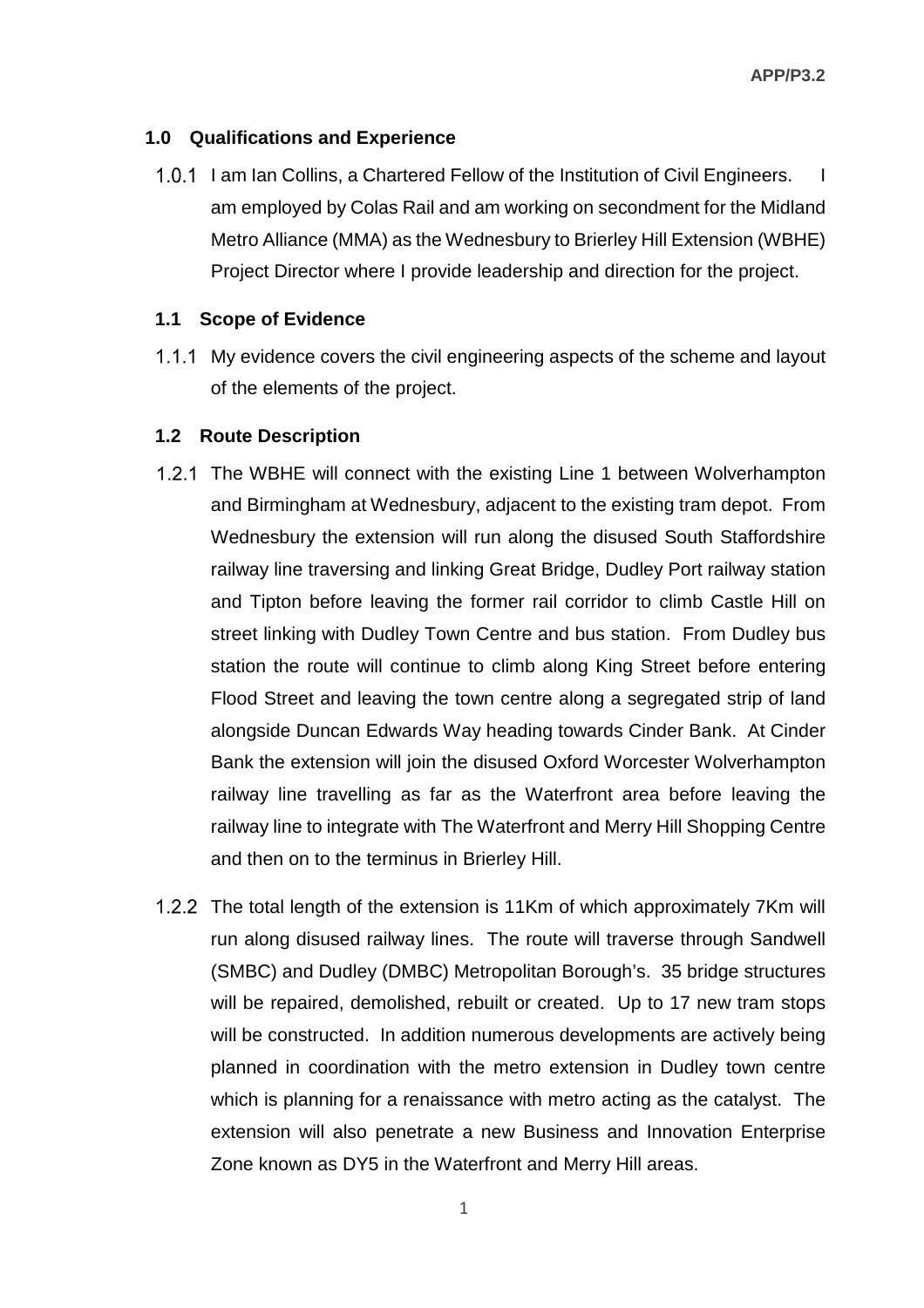#### **1.3 Design and Construction**

- MMA was formed to design and construct a programme of Midland Metro enhancements including WBHE.
- 1.3.2 The track alignment and associated infrastructure for WBHE has been developed in accordance with; current Midland Metro system design parameters and technical requirements, Network Rail standards, UK Tram's Tramway Principles and Guidance and best practice from other tramways.
- 1.3.3 Trams will typically run along two tracks along the length of the route. The extension is being designed so as not to preclude future conversion to a shared tram and train, should a separate business case and funding be established. Network Rail has no current proposals to bring this forward.
- 1.3.4 The scheme is at outline design stage progressing towards detailed design. MMA is in the process of preparing construction plans and schedules. The following issues are amongst those being considered:
	- a. Former railway corridor sections of the route will now be designed and constructed for 2 tracks with passive provision for future conversion to allow joint tram and train running along the corridor. Originally 3 tracks were planned.
	- b. Bridge refurbishments and constructions, mainly along the former railway corridor, have been reassessed given a) above, and in light of further ground and structural investigations undertaken by MMA. In the current scheme there is opportunity to retain and modify existing structures as additional corridor width is no longer required.
	- c. Locations of three tram stops in Dudley Town Centre are being reviewed with DMBC and stakeholders against Dudley Town Centre planned developments.
	- d. Dudley Town Centre. Numerous new developments are planned to happen at or around the same time as WBHE, including the Bus Station Interchange and Portersfield. DMBC will coordinate all developments including WBHE in Dudley Town Centre. This may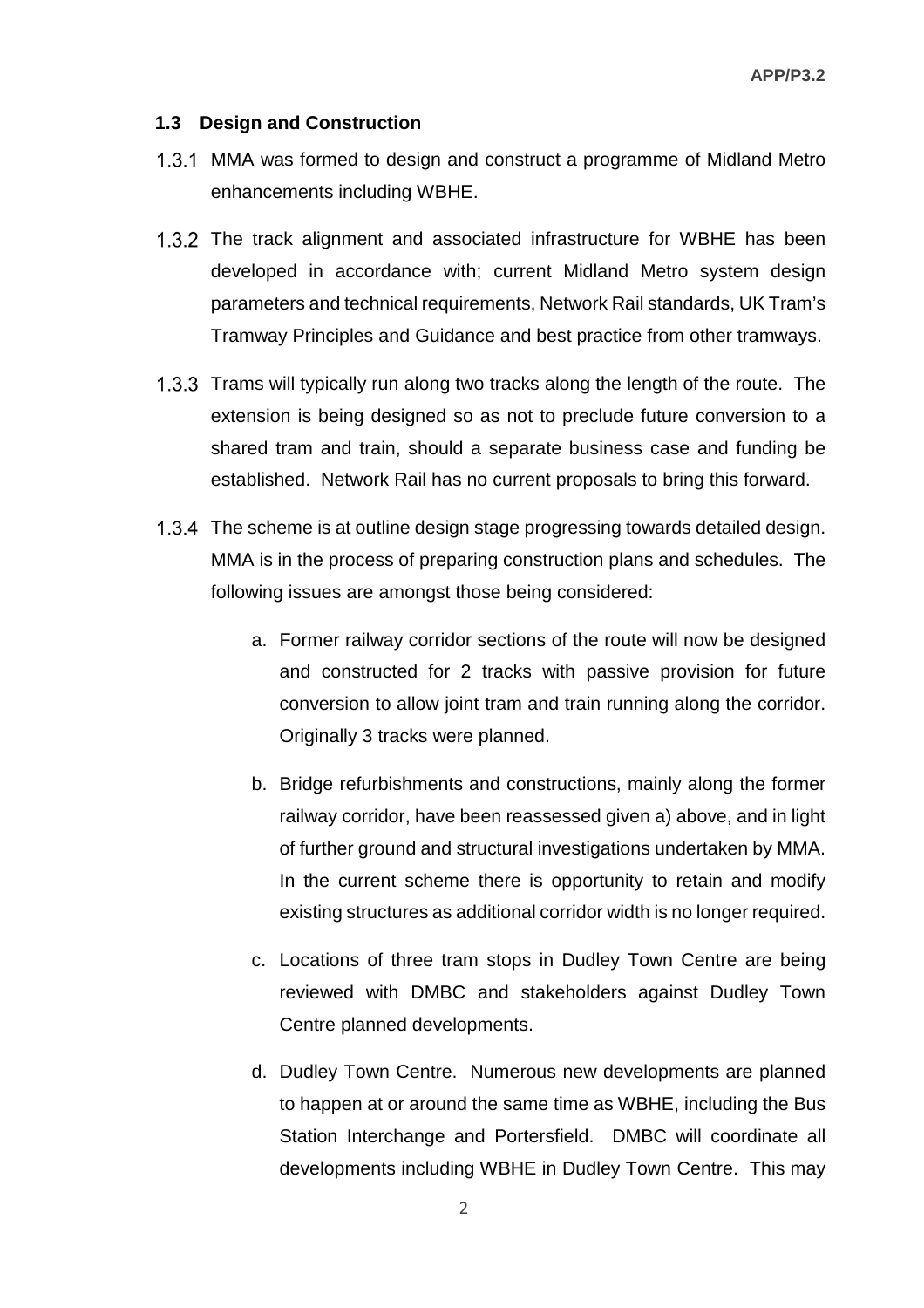impact the phasing and timing of WBHE design and construction activities, necessary to suit the final coordination plan for Dudley Town Centre.

- e. Former earth and retaining wall embankments planned at Canal Street and adjacent to The Embankment, Brierley Hill, have been reassessed in light of further ground and structural investigations undertaken by MMA and viaduct solutions are now planned.
- f. The planned introduction and procurement of innovative battery operated trams may make it possible for certain sections of the route to be wire free.
- 1.3.5 The deemed planning conditions, that were granted with the 2005 Order, [WBHE/B7] at condition 7 state "Development shall not begin until Part 1 of the Code of Construction Practice has been submitted to and approved in writing by the local planning authority. Before any stage of the works begins, Part 2 of the Code of Construction Practice with respect to that stage shall be submitted to and approved in writing by the local planning authority. The development shall be carried out in accordance with Part 1 of the Code of Construction Practice, together with the relevant provisions of Part 2 of that Code."
- 1.3.6 Centro, predecessor organisation to WMCA, obtained the approval of SMBC and DMBC of Part 1 of the Code of Construction Practice (CoCP) [WBHE/C1, approvals WBHE/F28 and WBHE/F27] following the granting of the 2005 Order.
- 1.3.7 The CoCP Part 1 [WBHE/C1] sets down a series of measures to reduce the potential impacts of construction of WBHE on the environment. It defines minimum standards of construction practice acceptable to WMCA, SMBC and DMBC, required of a Concessionaire who is now the MMA.
- MMA has begun consultations with SMBC and DMBC as required by the CoCP Part 1 [WBHE/C1] and will agree and obtain SMBC and DMBC written approval of CoCP Part 2 for planned works in any section before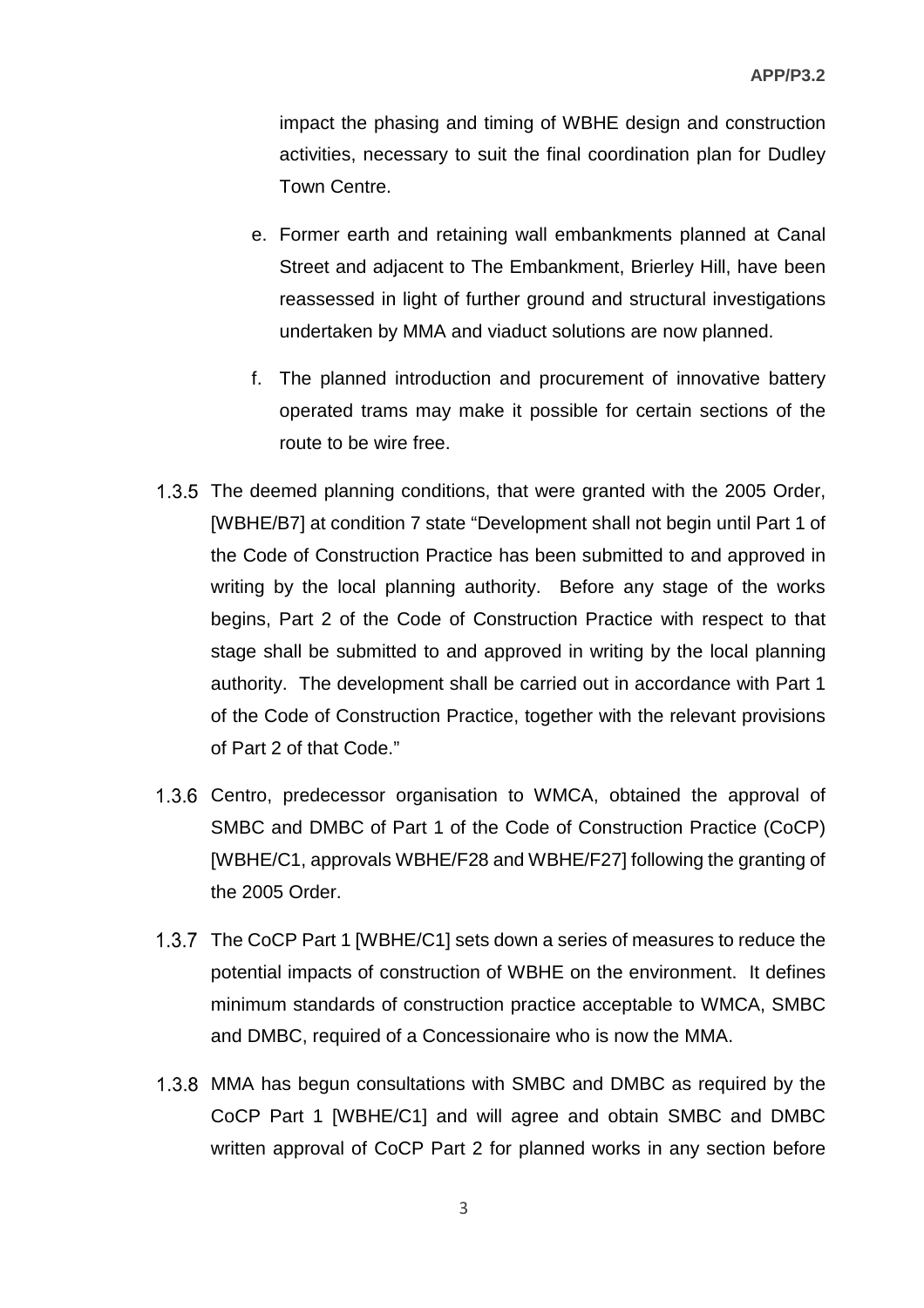work commences. Approval of CoCP Part 2 will ensure MMA's construction plans that could affect the environment, amenity and safety of local residents, businesses and the general public and the surroundings in the vicinity of the proposed works and associated worksites have been appropriately considered and mitigation provided for.

- 1.3.9 It is not envisaged that works will sever accesses to businesses and car parks. Works will be planned and executed in such a manner to maintain traffic flows, so far as reasonably practicable. Works will be planned and executed in consultation with the emergency services so construction works do not impact on emergency response times in the event of an incident. Access to frontagers will be maintained at all times. A dedicated MMA Engagement Team has already begun to communicate with land owners, residents, businesses and occupiers along the route to take into account their particular needs, so far as is reasonably practicable.
- 1.3.10 The Churchill and Merry Hill Shopping Centres will continue to function throughout the tramway construction works. Accesses to shopping centres and car parks will be maintained and pedestrians will be safely diverted around the works where necessary.
- 1.3.11 No significant adverse impacts arising from the exercise of powers in the proposed Order are expected.

#### **1.4 Statutory Undertakers Equipment**

- All Statutory Undertakers have been contacted by West Midlands Combined Authority (WMCA), in consultation with MMA, to ascertain the extent and cost of utility works.
- WBHE will undertake the majority of utility diversion and protection works in advance of WBHE infrastructure works, where reasonably practicable to do so. This has both a time and cost benefit for the project and significantly derisks the scope since the act of undertaking the diversions or protections gives greater certainty of ground conditions and provides a 'clear site'. WMCA will co-ordinate and manage the utility companies programmes, in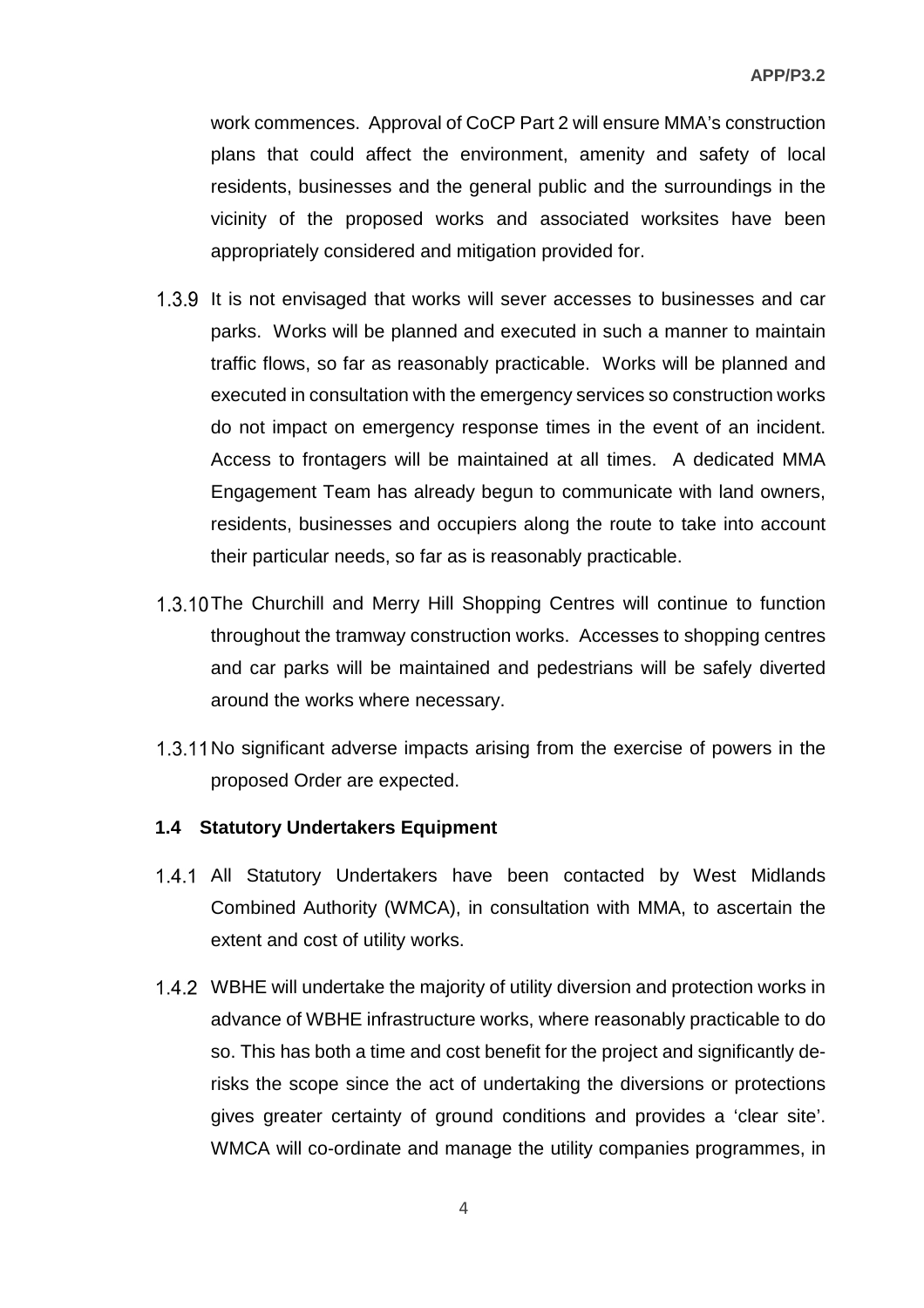consultation with MMA, and in conjunction with DMBC and SMBC pursuant to their statutory roles as highway authorities.

## **1.5 Operations**

- WBHE's tram frequency will be a peak six-minute service along the route, with alternate trams heading to Birmingham and Wolverhampton
- 1.5.2 Maximum tram speeds will be :
	- 70 km/h on off-street (former railway) running sections.
	- 48 km/h (30 mph) on segregated / integrated on-street running sections.

## **1.6 Secretary of State Matters**

1.6.1 My civil engineering evidence has addressed matters 4a, 4c, 4d and 5d raised in the Statement of Matters.

## **1.7 Response to Objectors**

- 1.7.1 In response to specific objections my civil engineering evidence addresses:
	- Jewson Ltd, Saint Gobain and SGBD Property Holdings (OBJ/05)
	- LCP Estates Limited\* (OBJ/06)
	- Jessops Europe Limited\* (OBJ/07)
	- Tata Steel UK Limited (OB/09)
	- Intu and others\* (OBJ/10)
	- Waterstones Booksellers Limited (OBJ/11)
	- National Grid Electricity Transmissions Plc\* (OBJ/13)
	- MFG previously Malthurst Group/Jet (OBJ/15)
	- McDonald's Restaurants Limited and Astrad Limited and AR Sirkhat (OBJ/20)
	- Argos Limited (OBJ/21)
	- TJX (trading as TK Maxx) (OBJ/22)

#### **1.8 Conclusions**

1.8.1 Only land that is considered necessary for the construction, operation and maintenance of WBHE has been included in the draft Order [WBHE/B2].